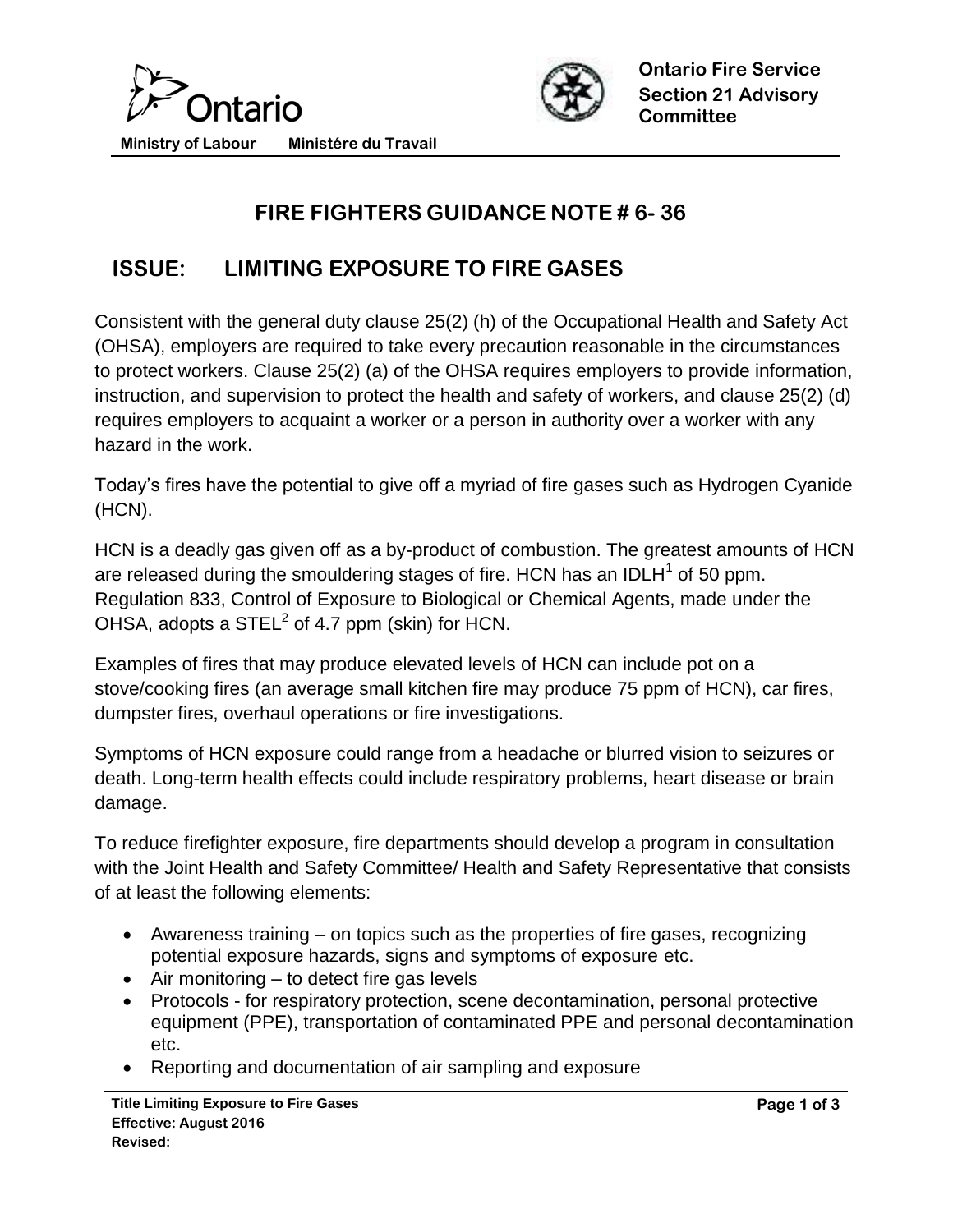



**Ministry of Labour Ministére du Travail**

Operating policies/guidelines

Fire department should also coordinate with local health authorities to ensure there are treatment protocols/antidote for fire gas exposures. As an example, for HCN the antidote is cyanocobalamin.

Although this guidance note provides information limited to HCN, employers must take every precaution reasonable in the circumstance to protect workers from all fire gases.

References:

GN #4-8 - Care, Maintenance, Inspection and Replacement of Structural Firefighting Personal Protective Equipment

GN #4-9 - Respiratory Protection Program

Regulation 833 - Control of Exposure to Biological or Chemical Agents, made under the OHSA.

- 1. **IDLH** is an acronym for Immediately Dangerous to Life or Health, and is defined by the US National Institute for Occupational Safety and Health (NIOSH) as the threat of exposure to airborne contaminants where exposure is is "likely to cause death or immediate or delayed permanent adverse health effects or prevent escape from such an environment." Examples include smoke or other poisonous gases at sufficiently high concentrations.
- 2. A **STEL** is a Short Term Exposure Limit. It is defined in Regulation 833 Control of Exposure to Biological or Chemical Agents as "the maximum airborne concentration of a biological or chemical agent that a worker may be exposed in any 15-minute period." For HCN, the regulation adopts the STEL stipulated in the 2013 Association Advancing Occupational and Environmental Health (ACGIH) Booklet.
- 3. Fire Smoke Coalition (Division of the Cyanide Poisoning Treatment Coalition) Hydrogen Cyanide and Carbon Monoxide Combustible Material Fire Smoke and Air Monitoring -Tarrant County College, Fort Worth, TX